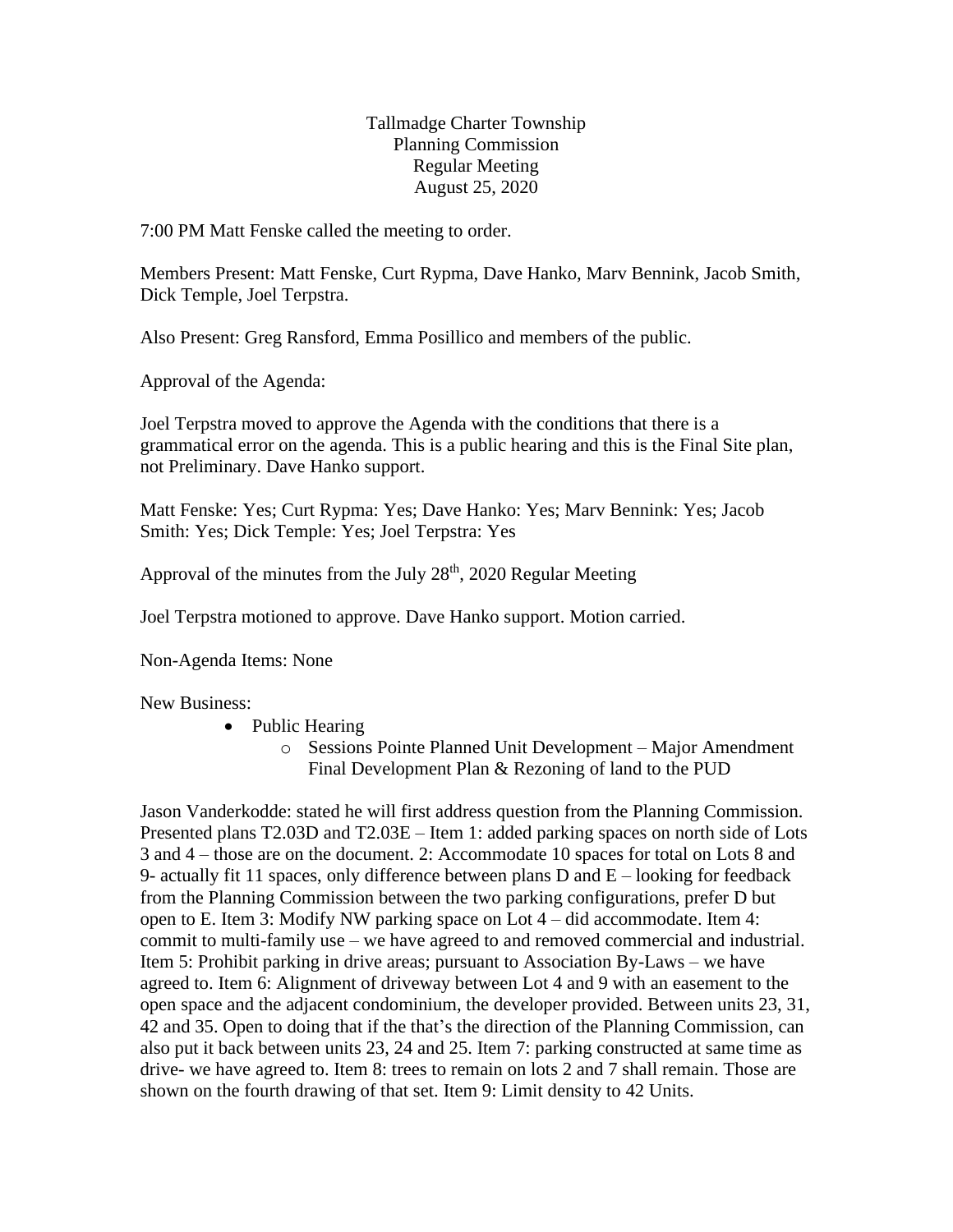Jason answered Greg's Comments

- 1. Requirement for a pathway along M-45: Read the ordinance and Lot 1 is adjacent to M-45, the Lots we are dealing with are 3, 4, 8 and 9. They are internal to the development with Sessions addresses. We feel that conversation is better left for the development of Lot 1. We show sidewalks along Lot 1 so the developer is aware that it needs to go in.
- 2. Landscape, Lighting and Sidewalks our proposal is to be consistent with or better than the commercial phase and residential Phase 1 and Phase 2. Providing sidewalks on both sides. Similar with street trees and street lighting, providing along Sessions Dr.
- 3. Dumpsters: Don't anticipate having stand alone dumpsters, will be roll out units that will be stored in garages.

Greg Ransford: stated concerning the pathway, Lot 1 is part of the PUD as a whole, so our interpretation of the language is that the developer should be responsible for the installation of the pathway. Recommends the Planning Commission addresses it now.

Ben Nash: stated he's not opposed to putting the sidewalk in, but needs time to work with the Township for what is a reasonable way to connect this.

Dick Temple: stated he likes Plan D. Larger parking areas should have a few pole lights.

Joel Terpstra: stated he feels we should address the PUD as a whole and would have to address the sidewalk on Lot 1. Concerned about what the final elevations will look like and would like a final site plan with elevations be submitted before it's built.

Dave Hanko: stated he's concerned about dumpsters. Doesn't feel there's enough room for individual dumpsters.

Joel Terpstra motioned to open public hearing. Dick Temple supported. Matt Fenske: Yes; Curt Rypma: Yes; Dave Hanko: Yes; Marv Bennink: Yes; Jacob Smith; Dick Temple: Yes; Joel Terpstra: Yes

Jeff Rozema: 528 Ivy Grove S. – stated by letter, concerned that their property value will decrease. Purchased their lot knowing they will have commercial behind them and did not want residential, especially a two-story home. Concerned about college kids living there.

Tom and Debbie Schereda: 11398 Sessions Dr.: stated by letter, their experience is that developers are dishonest. Was told there would be no phase 2 development and there was. Their sprinkler lines in the commons were cut and never fixed. Ben Nash stated he will only help with road repair on Sessions if they only go along with the town home development. Concerned about renters coming into the town homes with GVSU 10 minutes away.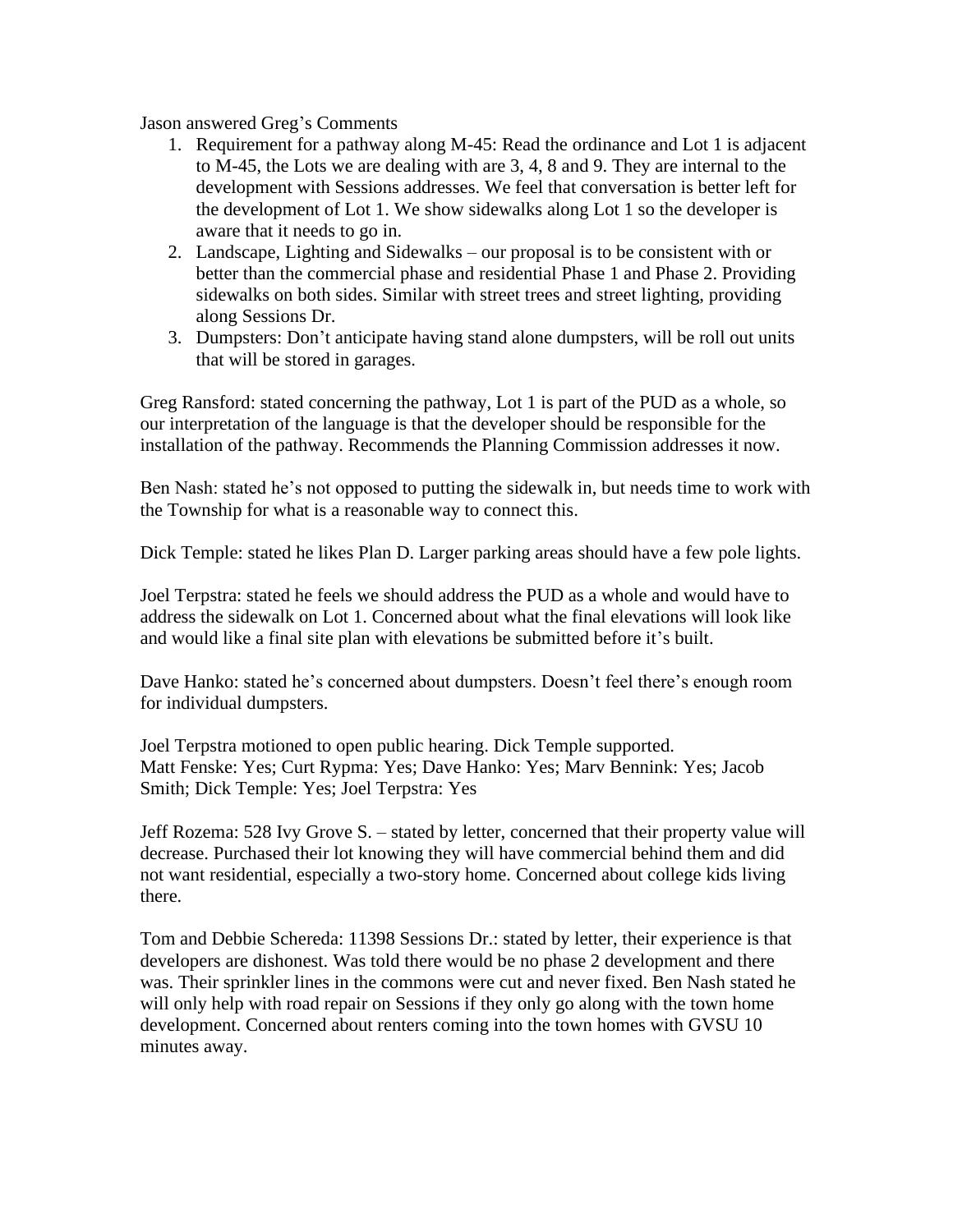Marie Schmidt: 540 Ivy Grove: stated as a resident, her biggest concern is rental properties, which would be right in her back yard. Concerned about traffic, it's a very dangerous corner. Our phase had spoke with Ben Nash about helping towards road repair, felt her silence was trying to be bought. Was told he would give them the money with the support of the town homes.

Mike Young: 460 Ivy Grove - asked if a traffic study has been done as to the impact of an additional 100 cars and the 58 new homes in the rear development? We understand what the traffic impact will be and how it will affect the community. Why was the Master Plan addressed last year and why has it changed already? Concerned about density. Mr. Nash is not a resident of Tallmadge Township and he is just pedaling this off to someone else.

John Perna: 11757 Sessions Dr.- stated seconds what has been said so far. One of the first residents in the second phase. Moved away from Grand Rapids to get away from apartments. Bought knowing there was going to be commercial up front, not looking to move next to rentals. Was sold one thing and now its changing to another.

Sarah Bruischat: 11422 Ivy Grove West: stated she has questions. 1) Has there been a study done on what the neighboring property values will be? Will it be a negative affect? 2) Area size of the units are under the zoning requirements, same with the yard size? 3) With all the new multi-family in the area will there be a demand for the market? 4) Feels we need a traffic study.

Collin Yonkers: 11425 Ivy Grove NW: asked what is the township's need for changing this from the Master Plan? Feels that they do not want rental properties in Tallmadge Township. Feels there needs to be a traffic study.

David Hop: 11472 Sessions Dr.: asked if all their questions will be answered?

Matt Fenske: stated they will try with the best of their abilities to answer questions.

David Hopp: asked Ben Nash if he intended to sell as commercial or was it always intended to sell as residential? The properties are listed as residential. Feel like a bait and switch.

Greg Ransford: stated all questions should be answered at the end.

Mark Miedema: 473 Ivy Grove N: stated they are all coming from a point in protecting their property value. All the issues are revolving around density. Is it possible to insure no rentals? Feels the sidewalk on M-45 should be addressed.

Nate Hoffman: 465 Ivy Grove South: stated this was supposed to be the final meeting, but there seems to be a lot of unknowns. If they've had 7 months to put this together, feels the developer hasn't put a lot of thought in.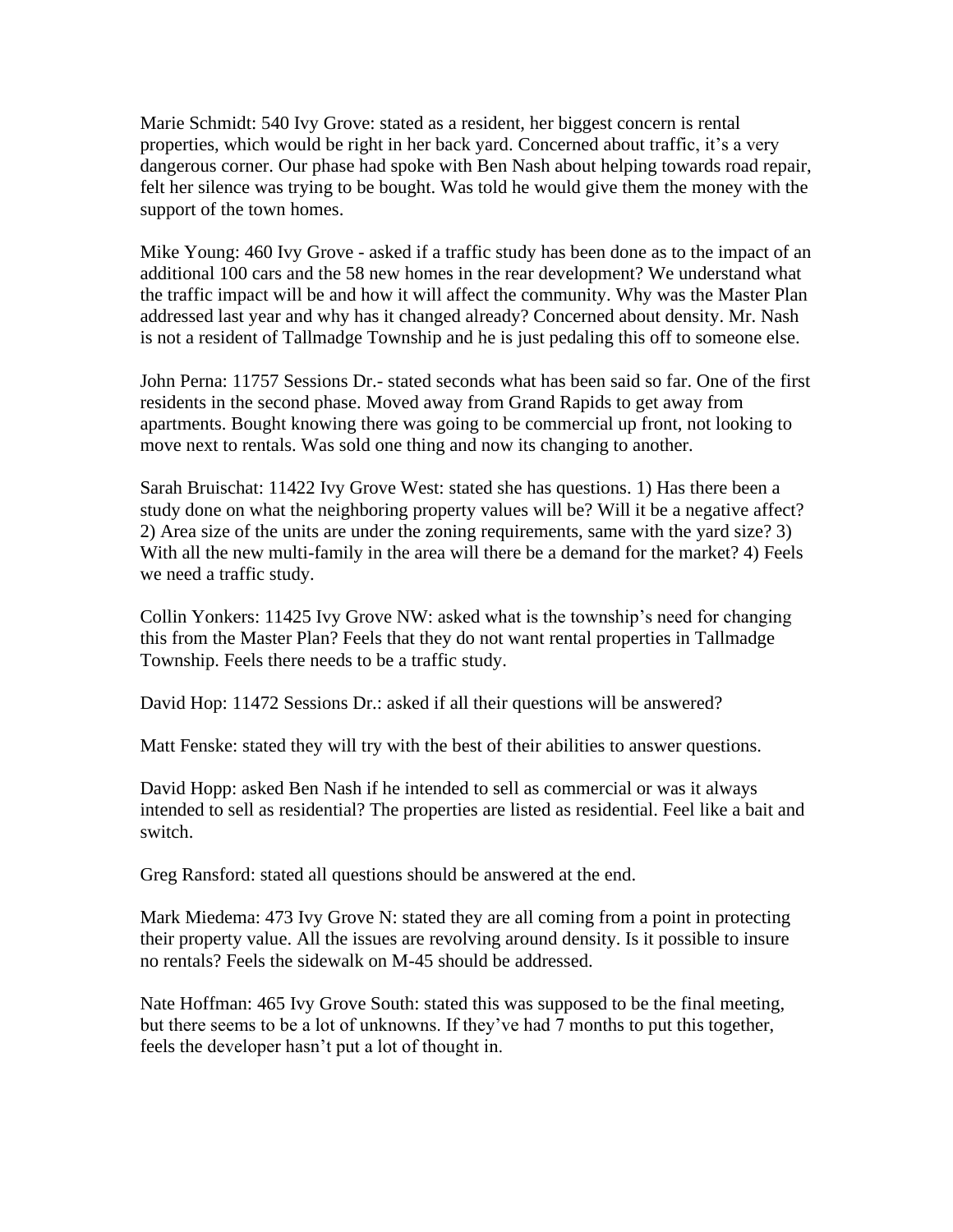Joe Westdorp: 11479 Sessions Dr.: stated when we moved this was our retirement home. Feels that it will be mostly college age students moving. And wants to know what will happen if they park on the road. Support of the rest of the comments. Do not want rentals.

Lonna DenHarder 536 Ivy Gorve N: should this go through; is there a time limit this has to be built? Or is each phase going to take up to 10 years?

Joel Terpstra motioned to close public hearing. Dave Hanko support. Matt Fenske: Yes; Curt Rypma: Yes; Dave Hanko: Yes; Marv Bennink: Yes; Jacob Smith: Yes; Dick Temple: Yes; Joel Terpstra: Yes

Cheryl King: stated questions or concerns from residents:

- 1) Will this decrease property value?
- 2) Concerned about rental properties.
- 3) Has a traffic study been done?
- 4) Why did the Master Plan change from a year ago?
- 5) Why do the home sizes and yard sizes not need to meet the zoning requirements?
- 6) Will there be a demand for the 42 units with the new multi-family that is in the surrounding area?
- 7) Ben Nash Did you always intend to sell the lots as residential or commercial?
- 8) How will they enforce when there is parking on the road?
- 9) Is there a time limit for the building process?

Dave Caldon: stated

- 1) they intended to develop these lots as premier commercial lots. Fount out there is no premier development
- 2) traffic issues we have looked at this. The traffic load for commercial would be higher than town homes. Not a lot of use to do a study because it would improve from the commercial use.
- 3) Does not want a frat house either. If zoning doesn't protect from the rental of students, they would put this into documents that rentals would only be allowed to single-family. Willing to stipulate this as a condition of approval.
- 4) Highly confident there is a market for this use and this multi-family style is not available in the Township.

Matt Fenske: asked Greg if a traffic study was provided?

Greg Ransford: stated a traffic study wasn't completed, but what the developer did submit to our engineer was a traffic analysis and was consistent with what would be expected for Lake Michigan Drive. Stated the Planning Commission can ask for a traffic study.

Jason Vanderkodde: stated the traffic analysis showed the multi-family residential use would be significantly less than that of commercial.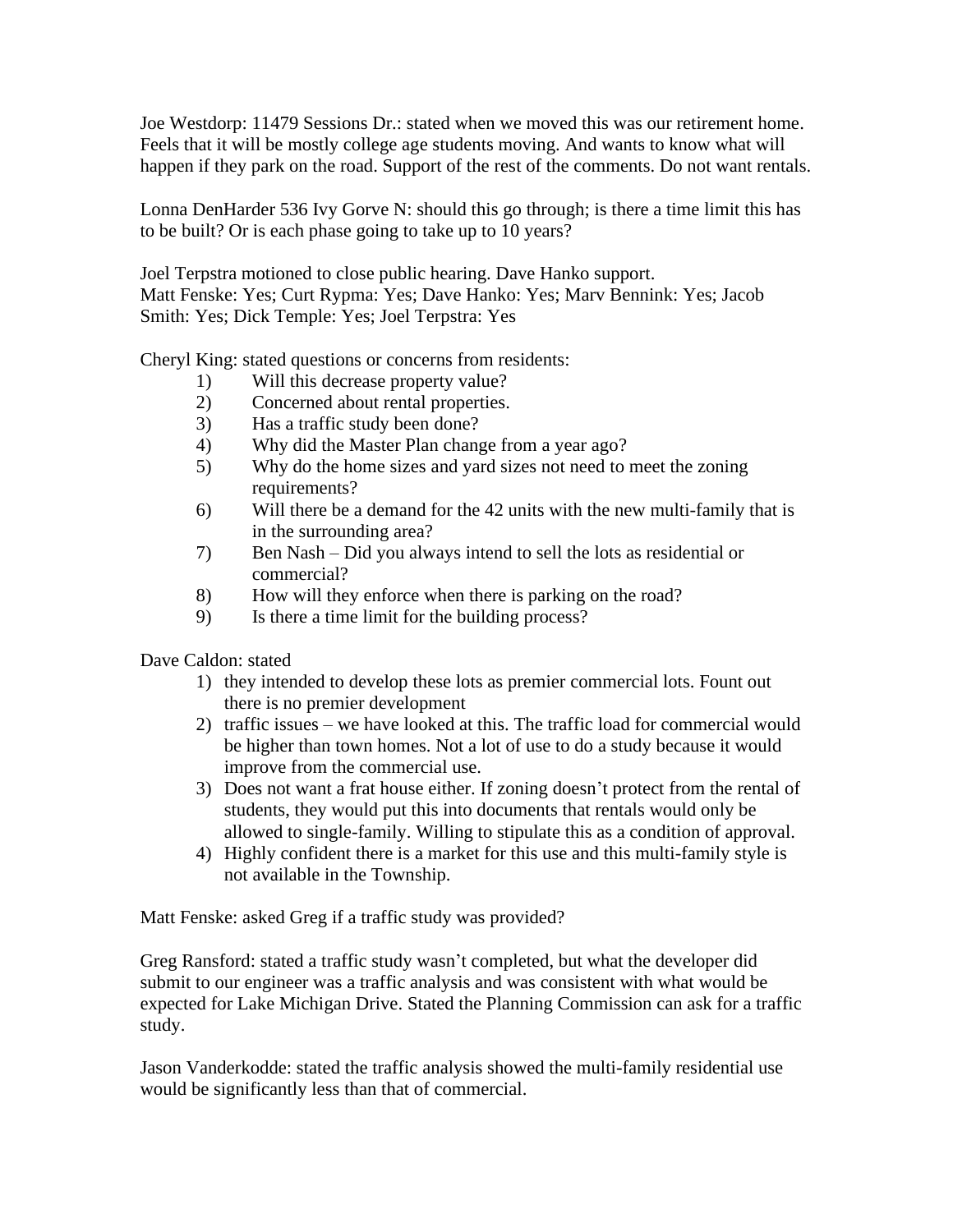Jason Vanderkodde: stated

- 1) Setbacks for Multi-Family District: reason is the PUD was designed with an open space concept and cluster the resulting density, which gives the smaller setbacks.
- 2) Presenting 3 Phases Would like to build in phases. Not sure of the timeline, do not anticipate 10 years to complete.
- 3) Parking Enforcement would be the same as Phase 1 and Phase 2.

Matt Fenske: asked will there be a home owners association?

Dave Caldon: stated intent to have a separate association for the residential and one for commercial. Stated it will be similar, a condominium development, similar to the other associations.

Dave Caldon: stated regarding the size of the units, this is a PUD, no requirements for town home sizes to his knowledge. Left a broad range to have units of different sizes to meet a broad market. The PUD doesn't have to abide by the zoning ordinance.

Ron Bultje: stated if the projects comes back to the Planning Commission for elevation review, the Fire Department can then review.

Dave Caldon: stated they have not done a study on value of adjacent property homes. Would depend on the types of users that are interested in the property. Feels the townhouses would be a better option than a dog kennel or used car lot.

Dave Hanko: asked what will the price of these town homes be selling for?

Ben Nash: stated they are not sure yet. They are not looking to build these. Intend to sell to a reputable builder in town. \$250-\$300,000.

Joel Terpstra: stated concerned that the Fire Department hasn't signed off, but understand why, because he has nothing to conceptually approve. Comfortable with Ron's direction to make elevations a condition. Feels it is a good buffer between single-family and commercial.

Matt Fenske: stated he's concerned about market value of the buildings.

Dave Hanko: stated he would like to have plans come back to planning commission. Concerned about a nice-looking community and property values. Likes the transition.

Dick Temple motioned to table an action until the next meeting. Joel Terpstra support. Matt Fenske: Yes; Curt Rypma: Yes; Dave Hanko: Yes; Marv Bennink: Yes; Jake Smith: Yes; Dick Temple: Yes; Joel Terpstra: Yes

Old Business: None